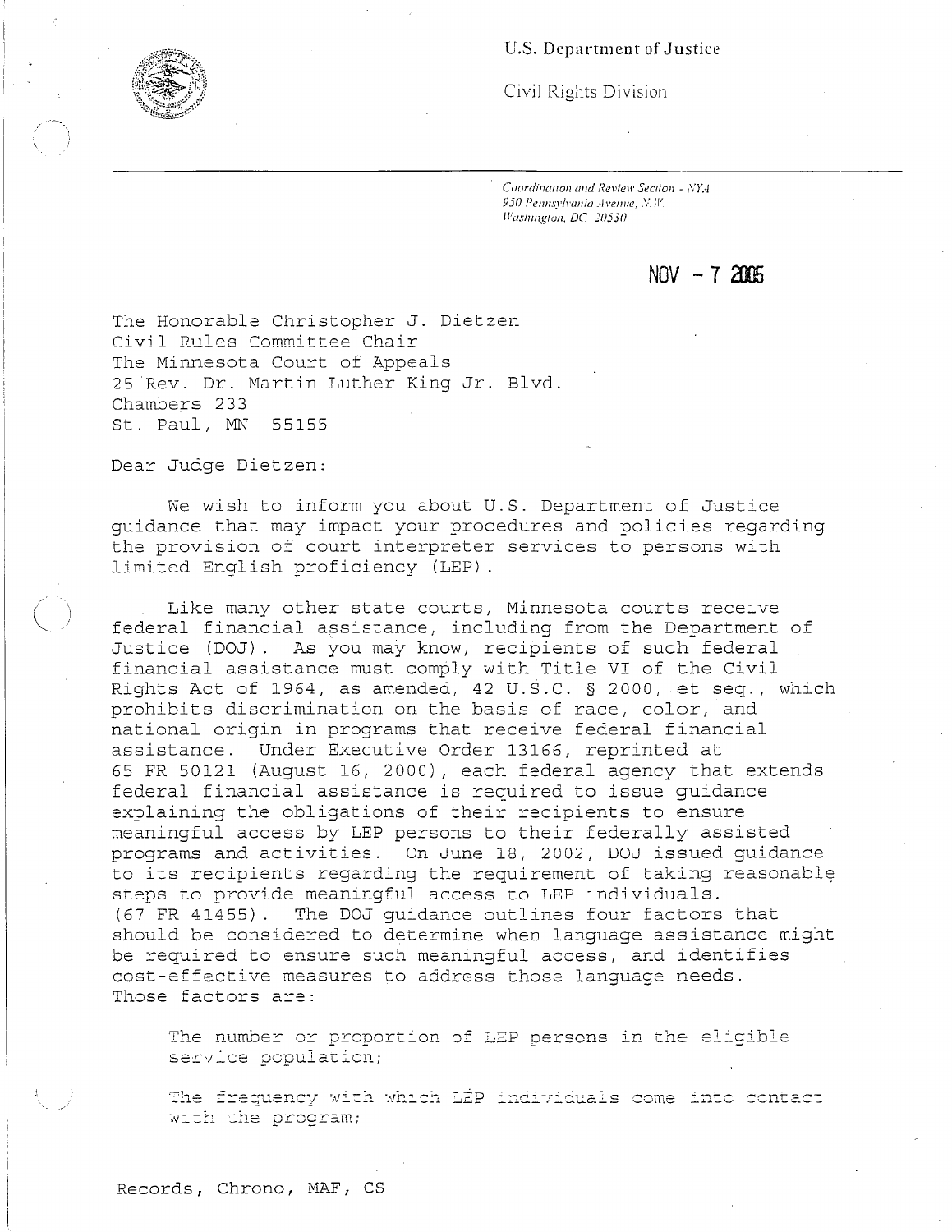The importance of the program or activity to the LEP person (including the consequences of lack of language services or inadequate interpretation/translation); and

The resources available to the recipient and the costs.

In addition, the guidance discusses the value and possible format of written language assistance plans, options for identifying language services and ensuring competency of interpretation and translation services, together with DOJ's insights on when translations of certain vital documents should be considered. The quidance also includes an Appendix that contains examples of how courts can provide appropriate services to LEP individuals.

As referenced below, the guidance further provides information regarding court use of interpreters for LEP individuals:

Application of the four-factor analysis requires recipient courts to ensure that LEP parties and witnesses receive competent language services, consistent with the four-factor analysis. At a minimum, every effort should be taken to ensure competent interpretation for LEP individuals during all hearings, trials, and motions during which the LEP individual must and/or may be present. When a recipient court appoints an attorney to represent an LEP defendant, the court should ensure that either the attorney is proficient in the LEP person's language or that a competent interpreter is provided during consultations between the attorney and the LEP person... (67 FR 41455, 41471)

In addition, DOJ's guidance addresses the allocation of the costs of providing interpreter services to LEP persons:

[W] hen oral language services are necessary,  $\mathbf{1}$  , and  $\mathbf{1}$ recipients should generally offer competent interpreter services free of cost to the LEP person. For DOJ recipient programs and activities, this is particularly true in a courtroom, administrative hearing, pre- and post-trial proceedings, situations in which health, safety, or access to important benefits and services are at stake, or when credibility and accuracy are important to protect an individual's rights and access to important services. (67 FR 41455, 41462)